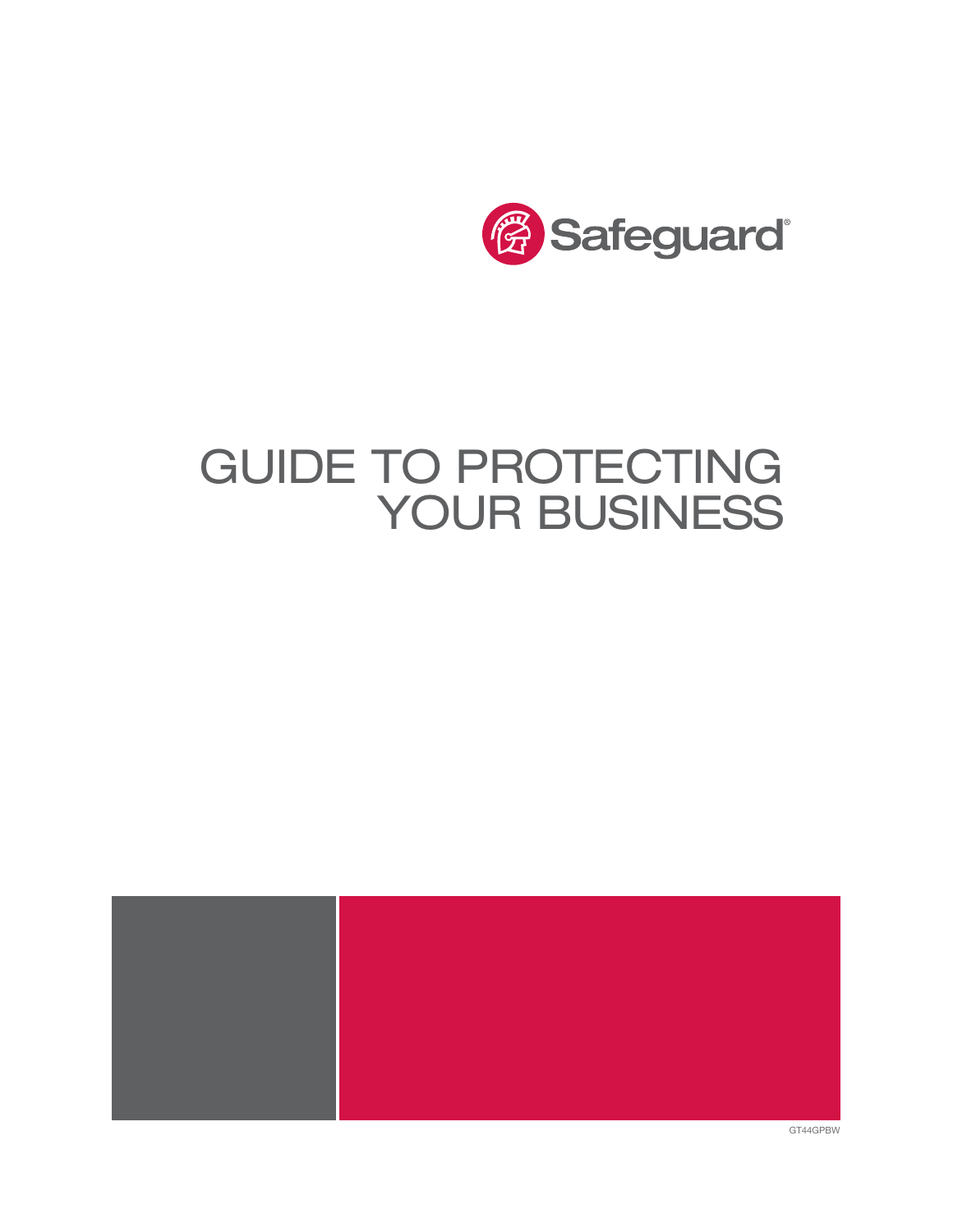

s a small business owner, fraud is a significant threat to your business. According to a 2012 study by the Association of Certified Fraud Examiners, the smallest organizations suffered the largest median losses.<br>Small busi to your business. According to a 2012 study by the Association of Certified Fraud Examiners, the smallest organizations suffered the largest median losses. their larger counterparts, which increases their vulnerability to fraud. The following questions and answers should help you protect your business from fraud.

*" Over 1.2 billion fraudulent checks are written every day. "* 

# 1. DO YOUR CHECKS HAVE HIGH-SECURITY FEATURES SUCH AS HOLOGRAMS OR HEAT-SENSITIVE INK?

They should, because over 1.2 billion fraudulent checks are written every day. More than one-fourth of all small business fraud involves check tampering, making it a much more common method of fraud than in larger organizations. The good news is, there are precautions. Take Safeguard Premium Secure checks, for example. Affordable and easy to use, they are designed specifically to protect your business transactions and assets from

fraud. Our high-security checks are equipped with the latest technology and make it virtually impossible to alter checks through washing or counterfeiting. Here are more actions you can take to avoid check fraud:

- Choose "signature required" when receiving new checks to avoid them being intercepted
- Always store your checks in a safe, secure location
- Destroy unused checks from closed accounts immediately
- Control access to your company's accounts payable areas and systems
- Require secure password processes for employees who write and issue checks
- Balance your accounts daily to detect abnormalities in a timely manner
- Use a 12-point or larger font for printed checks and a security pen for handwritten checks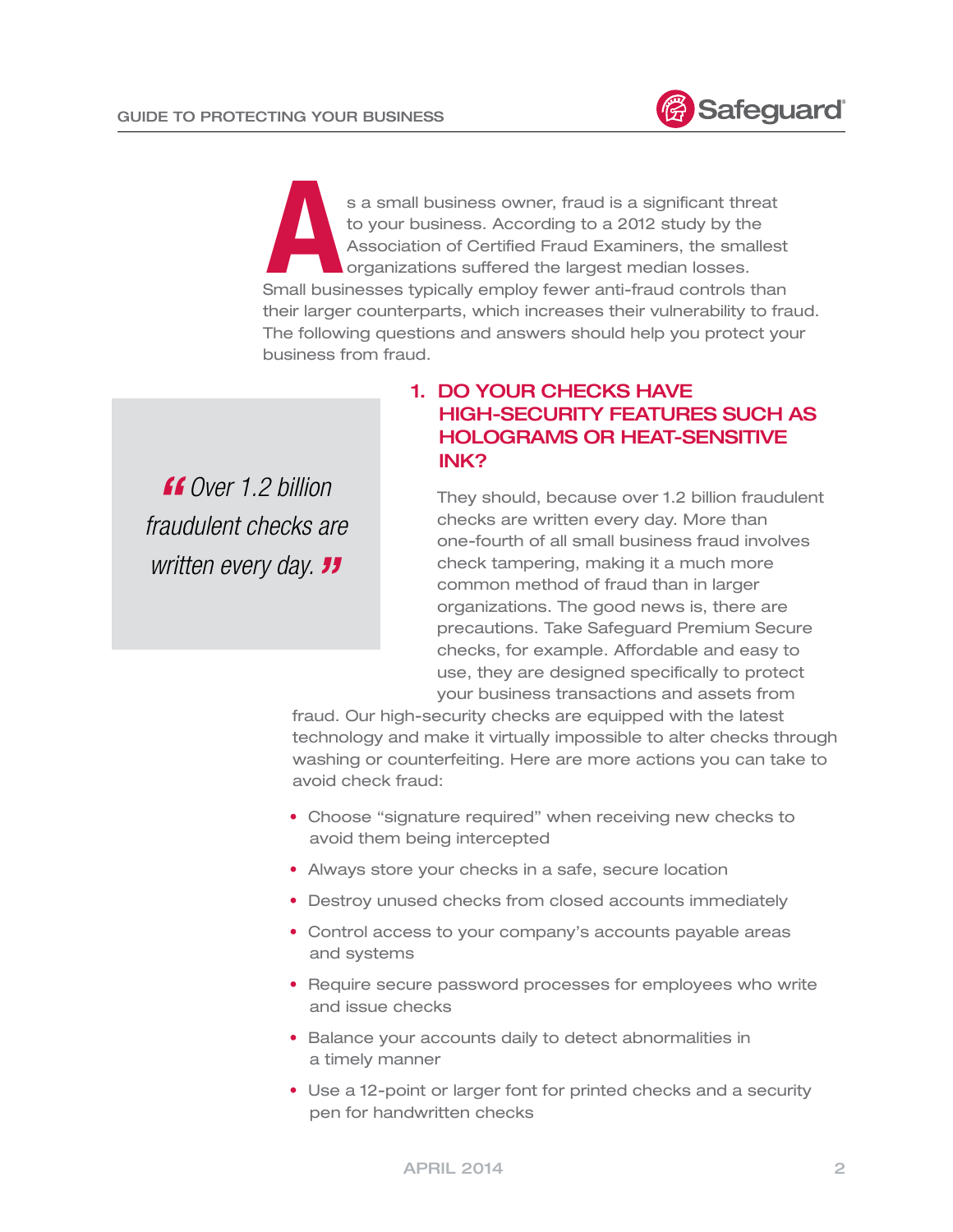

### 2. DO YOU KEEP ALL HARD COPIES FOR YOUR BUSINESS UNDER LOCK AND KEY?

All of your company information, records and unused checks should be safely tucked away in a secure, locked location. Only trusted employees should have access to the keys. Copies of critical documents should be duplicated with one copy in a separate location.

# 3. DO YOU KNOW YOUR BANK'S POLICY REGARDING DISTRIBUTION OF FUNDS AND UNDERSTAND YOUR LIABILITY IN THE CASE OF CHECK FRAUD?

If you're running a business, it's vitally important to read and understand your bank contracts regarding liability for fraud under the Uniform Commercial Code. This is not always easy to find, so be sure to look at the fine print of your deposit account agreement. In particular, focus on your bank's policy about making the funds available to you that might be subject to a fraud hold. For instance, let's say you are a victim of check fraud totaling \$50,000. Some banks release the funds immediately so you can continue to use them for your business. Other banks freeze the funds until the investigation is complete, which can take up to 120 days. Depending on the amount of fraud, this could have a disastrous effect on your cash flow. Here are a couple of things you can do to protect yourself:

*"Fraud against bank deposit accounts cost the industry \$1.744 billion in losses in 2012."*

- Look into efficient, easy-to-use security protection services like EZShield®. Regardless of your bank's policy, this service provides you with a security expert if you fall victim to check fraud and helps you restore your business to pre-theft status. When you order Premium Secure checks from Safeguard, EZShield Premium Check Fraud Protection is automatically included, at no additional charge.
- Reduce your chances of fraud by using high-security checks. In a 2012 ABA Deposit Account Survey Report, 16.3% of banks required businesses to use high-security checks — and this number will continue to grow.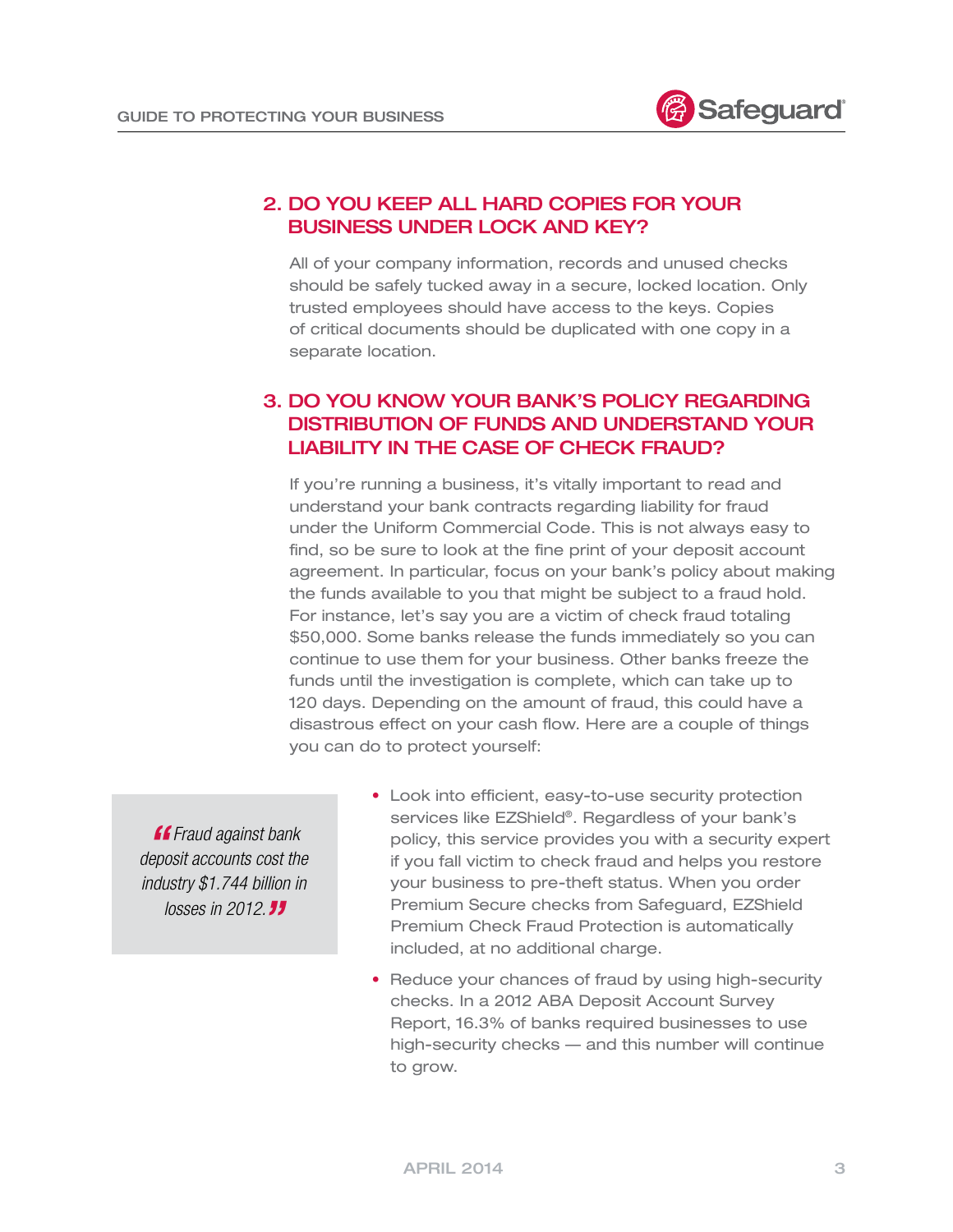

You should also understand how and when your bank alerts you about unusual activity on your account. Fraud against bank deposit accounts cost the industry \$1.744 billion in losses in 2012, according to ABA estimates. Debit card fraud accounted for more than half of 2012 losses: 54%, followed by check fraud: 37%. Here are some helpful tips for preventing online fraud:

- Beware of sophisticated banking Trojan programs that creep onto your computers, steal bank logins and drain your bank accounts.
- Monitor bank accounts constantly. The faster you spot inconsistencies, the better.
- Get your bank to help. Most provide free instant alerts to warn you about unusual account activity.

# 4. DO YOU DESTROY ALL EXPIRED COMPANY DOCUMENTS WITH A CROSS-CUT SHREDDER?

Experts often recommend that you shred bills, tax documents, credit card and bank account statements, and other items that could easily be used by thieves to commit fraud or identity theft. Even recycling bins are not reliable sources of security, so just to be safe, you might want to institute a shred-all policy. And, if you're a business traveler, you should be careful not to leave sensitive documents in garbage cans, hotel rooms, airplanes or conference areas. More and more hotels are providing shredder services from third-party security vendors. If not, you can always take your sensitive documents to a location where you can properly destroy them.

You should always use a cross-cut shredder. Strip-cut shredders are the least secure. They use rotating knives to cut narrow strips as long as the original sheet of paper, which can be reassembled by a determined and patient thief. Cross-cut or confetti-cut shredders cut rectangular or other small-shaped shreds. This makes reconstruction exponentially more difficult, if not impossible.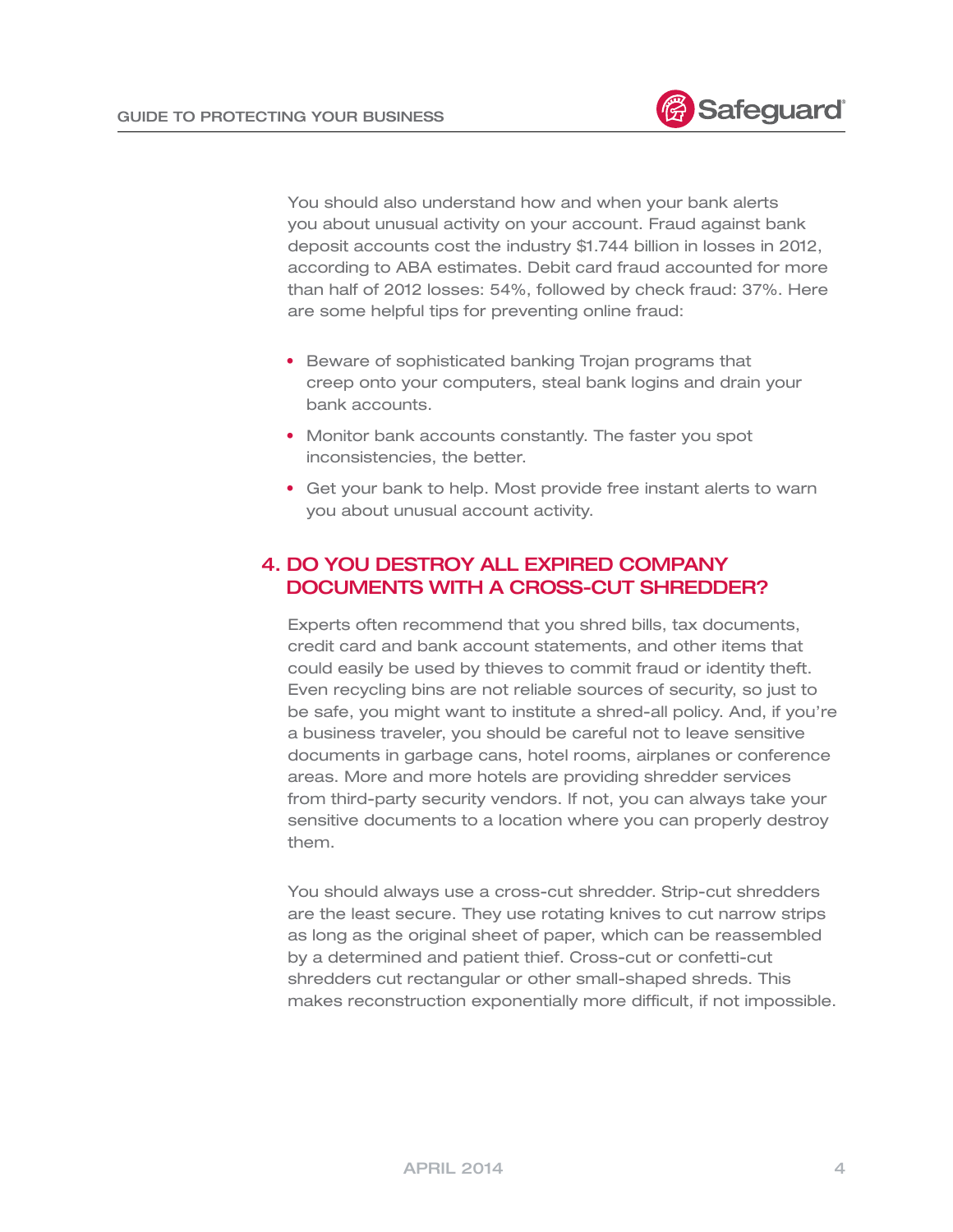

# 5. DO YOU CHANGE PASSWORDS ON A REGULAR BASIS AND HAVE A POLICY THAT PREVENTS MULTIPLE PEOPLE FROM USING THE SAME USER NAME AND PASSWORD?

Password protection is essential in today's online world. Make passwords long and strong. Combine capital letters with numbers and symbols. Have separate passwords for each account, and change them often — at least every 60 days.

### 6. DO YOU MONITOR YOUR CREDIT AT LEAST ONE TIME PER YEAR?

It makes good sense to stay on top of your credit. Checking your credit history will alert you to unusual activity, which may be your first warning that your business is under attack. With that in mind, you can get a free credit report from each of the three credit reporting companies — Experian, TransUnion and Equifax — by visiting annualcreditreport.com or calling 1.877.322.8228. If you prefer regular mail, you can download and print the Annual Credit Report Request Form from annualcreditreport.com and mail it to:

# **Annual Credit Report Request Service**

P.O. Box 105281 Atlanta, GA 30348-5281

# 7. DO YOU HAVE A SOCIAL MEDIA POLICY THAT IDENTIFIES WHAT COMPANY INFORMATION EMPLOYEES CAN AND CANNOT SHARE ON FACEBOOK, TWITTER OR OTHER SOCIAL MEDIA?

*"Identity thieves, hackers, business competitors and other predators are always on the lookout for easy prey."*

If you allow employees to access social media sites such as Facebook and Twitter during work, make sure they keep their personal life separate from their work life. Why? Because anything posted to social media is "out there," so to speak. It's not private anymore. In fact, the more they reveal, the more vulnerable they — and possibly your company — become. No matter how safe a particular social medium seems, information can still be compromised, whether it be through their friends or the site itself.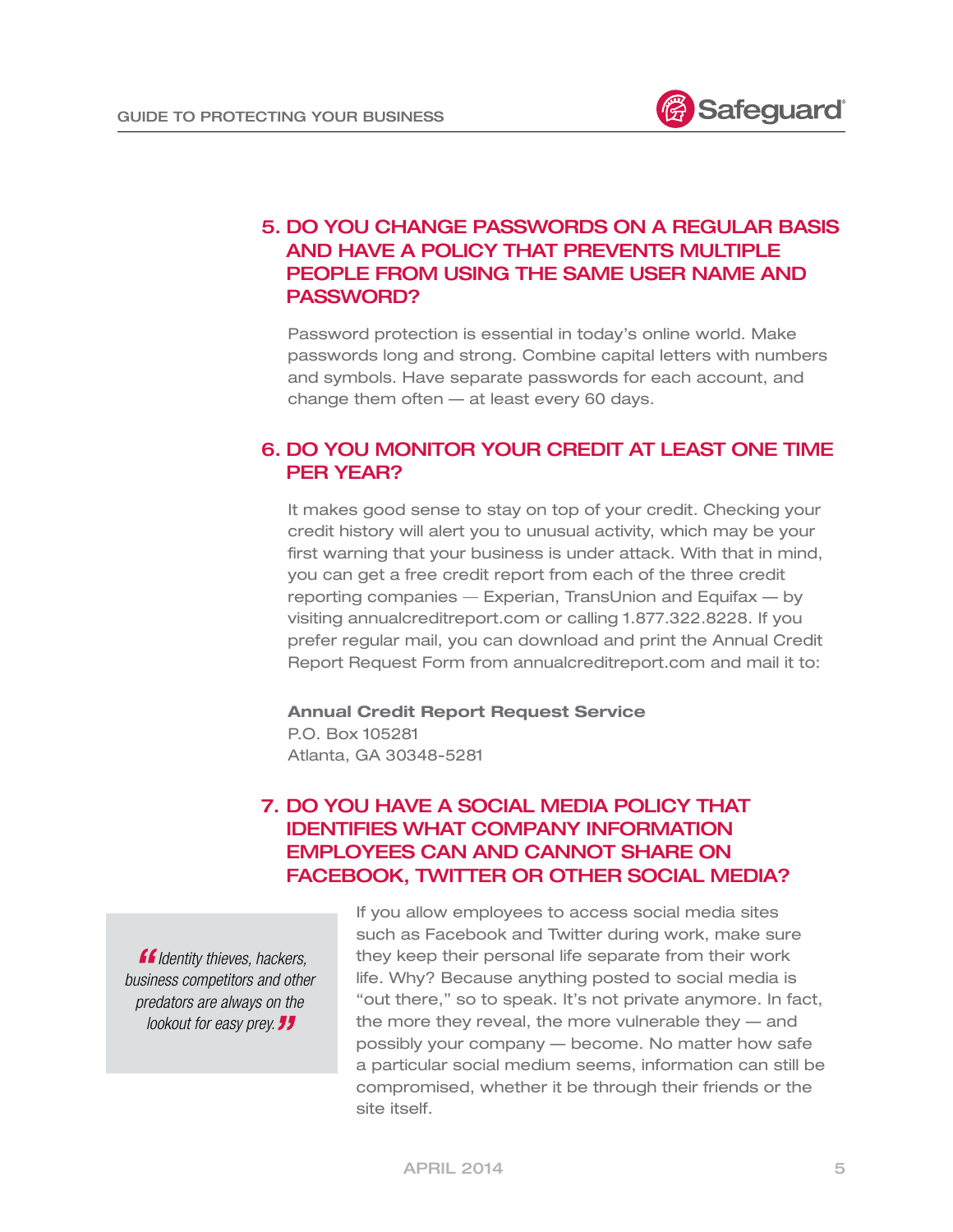Another concern is online attacks. Identity thieves, hackers, business competitors and other predators are always on the lookout for easy prey. With enough background material, they can impersonate anyone online and trick friends and followers into compromising company information. They can also gain access to restricted sites, inside and outside your business.

Make sure employees are careful about what they say and do online. Educate employees about how their online behavior could impact the company.

### 8. DO YOU HAVE UP-TO-DATE ANTI-VIRUS AND ANTI-SPYWARE SOFTWARE IN PLACE?

According to McAfee's State of Security Report, almost a third of small businesses have yet to purchase or implement many of the next-generation security technologies available in today's market. If this is true for your company, do it now — and when you do, be sure to get auto-updating security software.

# 9. IS YOUR DATA ENCRYPTED, AND DO YOU USE A SECURE CONNECTION FOR RECEIVING OR TRANSMITTING CREDIT CARD INFORMATION ACROSS THE INTERNET?

Many small businesses can't afford IT and security talent, which makes them very vulnerable. There are some simple steps you can take to protect yourself:

- Use anti-virus software and encrypted connections when transferring sensitive data. Look for https:// in the URL to know that it is safe.
- Keep your most sensitive data on the fewest number of computers and, if possible, segregate it from other data.
- Review your general liability insurance policy. Does it cover exposure related to cyber liabilities? There are now cyber-insurance policies available.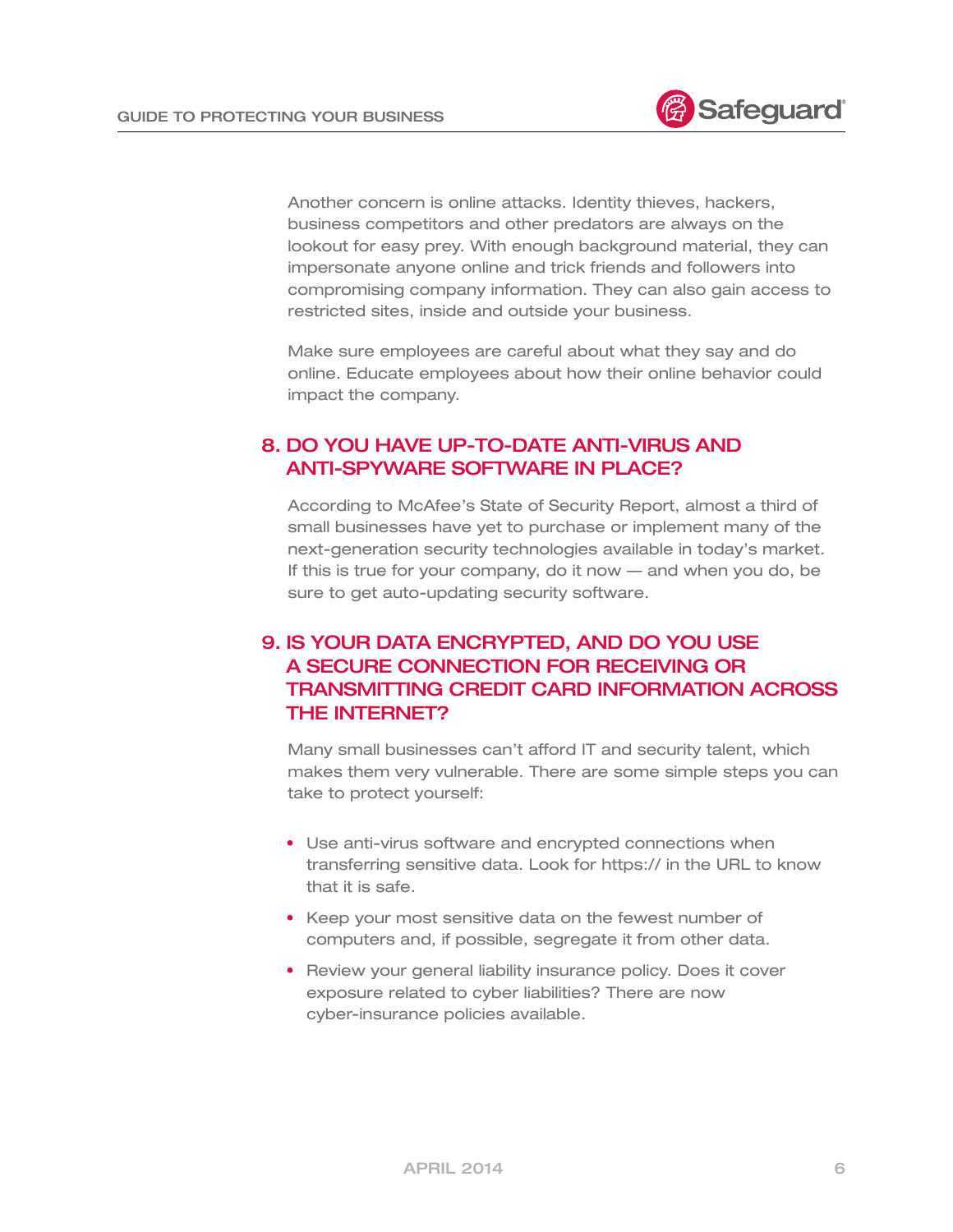

### 10. DO YOU DO BACKGROUND CHECKS ON **ALL EMPLOYEES?**

The U.S. Chamber of Commerce estimates that 75% of all employees steal at least once, and that half of that number steal repeatedly. That said, your employees are also your best protection against fraud. According to the Report to the Nations on Occupational Fraud and Abuse by the Association of Certified Fraud Examiners in 2012, the majority of tips that report fraud come from employees. Here are easy ways you can protect your business:

- Before hiring new employees, verify their employment history, education and references, and perform criminal background checks, credit checks and drug screenings
- Create an environment of trust where employees feel comfortable stepping forward
- Consider making it easy for employees to provide information about questionable events or behavior anonymously
- Watch for the most common types of fraud in small businesses: billing schemes, corruption involving an employee (bribery or conflicts of interest) and check tampering
- Conduct internal and external audits of financial statements and institute a code of conduct for employees
- Recognize red-flag behavior of employees, such as living beyond their means, undergoing financial problems, developing an unusually close relationship with a vendor or customer, having control issues or exhibiting an unwillingness to share duties
- Implement anti-fraud controls, such as separation of duties, use of authorizations, job rotations and mandatory vacations

#### 11. IS YOUR BUSINESS' WIRELESS NETWORK SECURED?

Wireless security is very important, as it is especially vulnerable to attacks. A hacker with a simple antenna can break into your network from a mile away. Make sure your company's wireless network is up-to-date and uses the current, standard WPA2 encryption. Add an additional layer of protection by using the MAC address filtering option in your wireless router.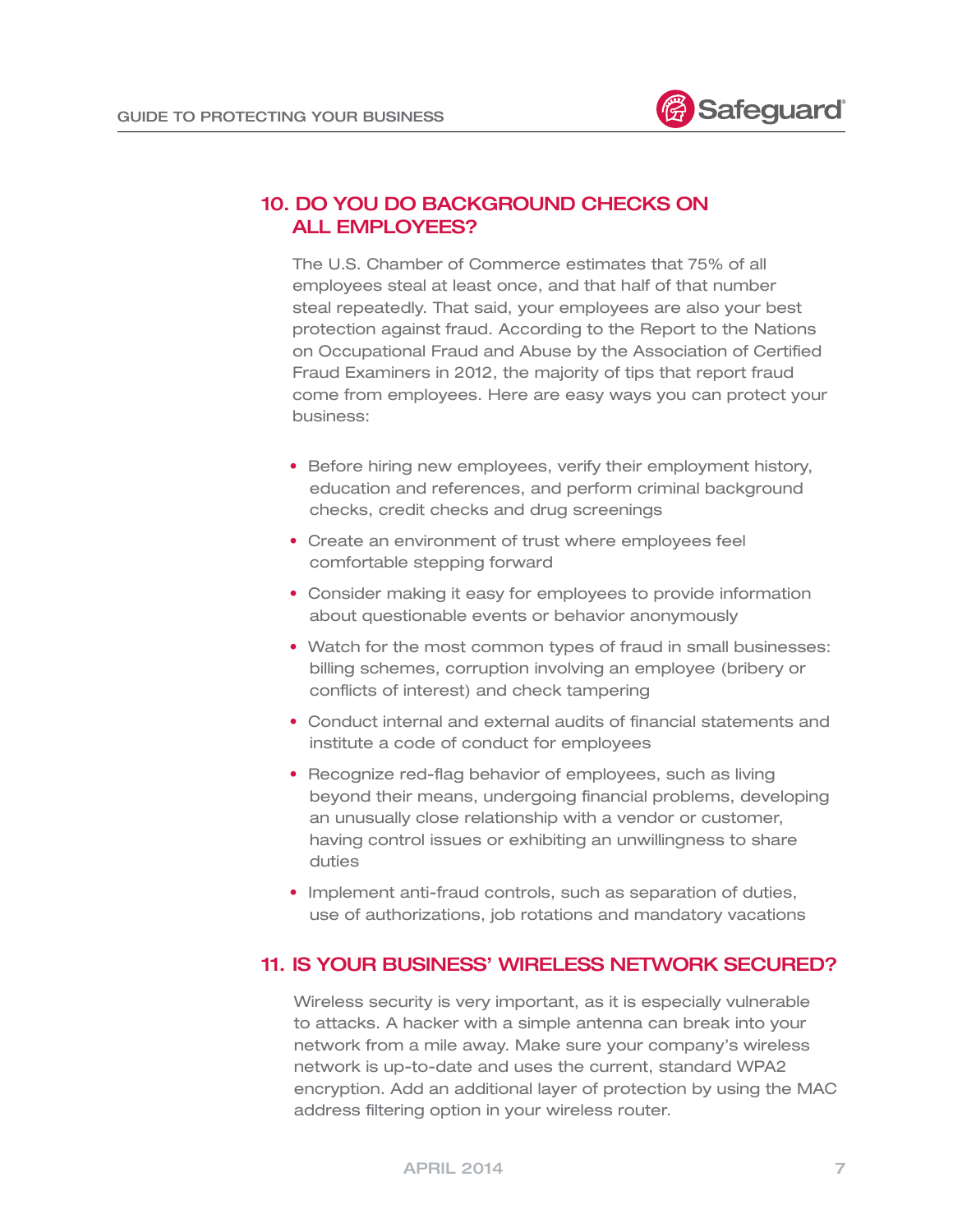

According to the Xerox and McAfee Study of 2012, security is important for your printer network as well. Half of employees using a printer at work say they've copied, scanned or printed confidential information at work. Only 13% have been prompted to enter a password or code, so that might be a valuable step to implement.

# 12. IS YOUR SMARTPHONE SET UP WITH REMOTE TRACKING AND REMOTE WIPING TO ALLOW YOU TO ELIMINATE ALL DATA OFF YOUR PHONE IF IT IS LOST?

It should come as no surprise that mobile devices — much like personal computers and paper records — represent a potential vulnerability for our private information. More and more people

> use their smartphones to access banking and other financial information via the Internet. In fact, smartphones contain as much sensitive data as a laptop.

*" 1.5 million adults become cybercrime victims every day."*

> As technology continues to grow so does the risk of fraud. According to a 2012 Norton Cybercrime

Report, 2/3 of the people surveyed do not use any type of security solution for their mobile device. With 1.5 million adults becoming cybercrime victims every day (that's 18 victims per second), protecting all of your devices and accounts should be your number one priority. App makers for smartphones are not making the task of stealing personal information nearly as difficult as it should be, meaning that many apps store sensitive data in unencrypted plain text. That means losing your smartphone could put you at a high risk for identity theft.

However, there are some precautions you can take, such as learning about security features and functions on your smartphone and using the strongest passcode protection available to lock your phone.